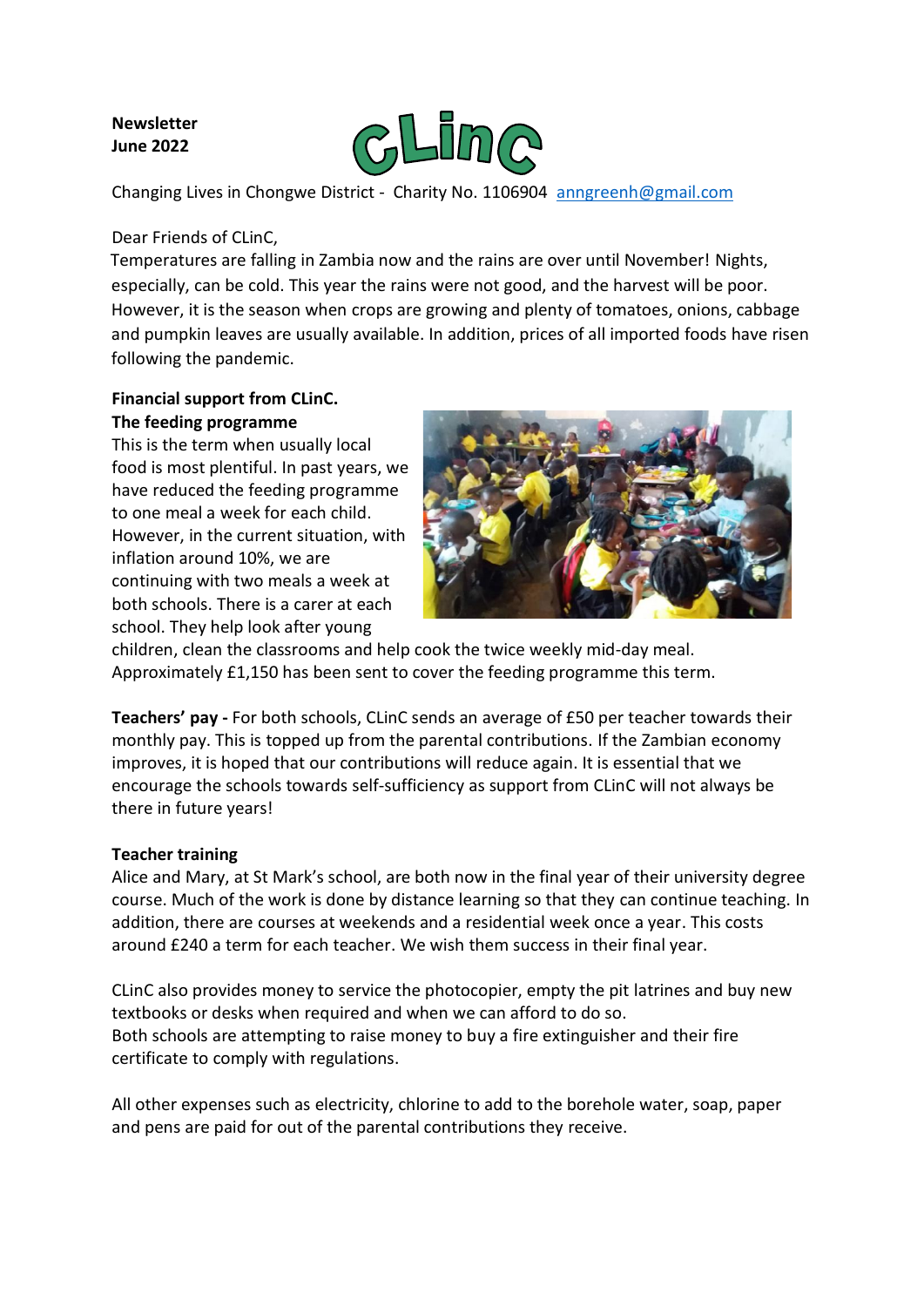# **St Anne's Anglican Community School** – Chipata, Lusaka.

285 pupils were enrolled at St Anne's in term 1.

There are five teachers at St Anne's, one carer and a guard who keeps an eye on the school at night. The teaching day is from 7am to 4pm and the day is split into three sessions. Pre-school children attend for the whole day. Other grades attend for part days only.

Two years ago, the school bought some land and old housing next to the school with the plan to create more classrooms. Since then, with the help of CLinC, two new classrooms have been built and roofed. In January, CLinC sent a further £1,400 to pay for the classroom flooring, windows and doors. This means that, although the classrooms are not finished, they can be used for lessons and classes no longer have to carry desks to and from the church each week. Hopefully the twenty new double desks bought last term will last much longer!



The walls have still not been painted but electricity has been connected and we can see one bulb being used to give extra light. Hopefully this will be replaced with strip lighting when funds allow. Most teachers

teach two grades, often at the same time, in the same classroom. The blackboard is divided in half in order to cater for this!

Children are crowded together as desk space is limed but they look hard at work! So good to see the walls being covered by teachers' or children's work!

During the term, children attended a sports day at the Olympic stadium. I haven't been able to find any more details on this apart from the fact that it cost K600 (£28) for the use of the grounds.

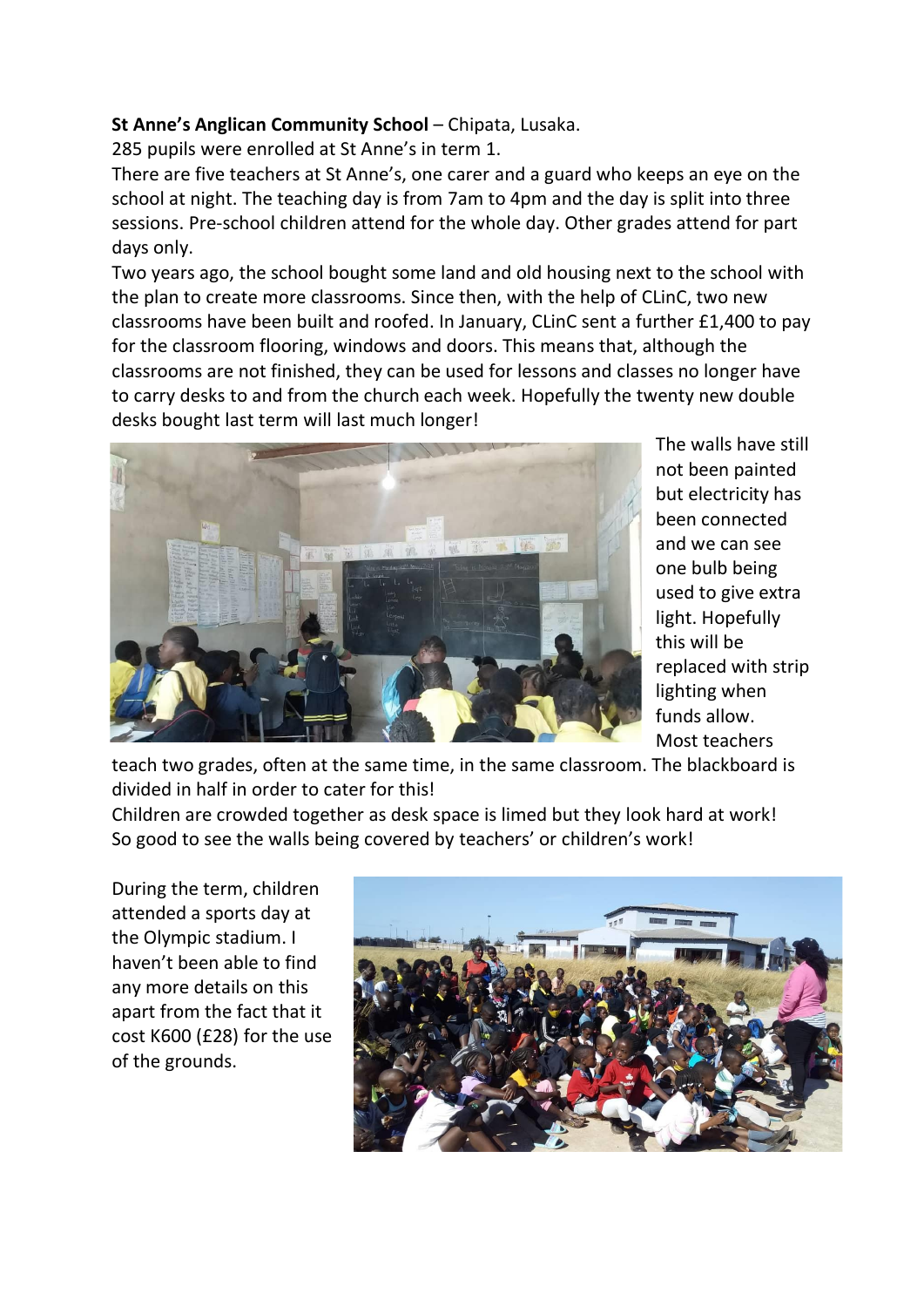# **St Mark's Anglican Community School, Chazanga, Lusaka**

In term 1 this year there were 257 pupils enrolled at St Mark's. Lessons take place in the two classrooms built by CLinC in 2015 and in the old St Mark's Anglican Church building.

Pre-school children and grades 3-7 are in school from 7.30am – 4.00pm. Grade 1 pupils come in the mornings and grade 2 pupils in the afternoons. There are five teachers at St Mark's and a carer.



This is the inside of St Mark's Church with children sitting at both pews and school desks. The only light comes in through the small windows and door. The pulpit/lectern can be seen in the centre back of the picture.

This class of older pupils are having lessons in a small room at the side of the church. Again, the light is poor, and many are sitting three to a double desk.